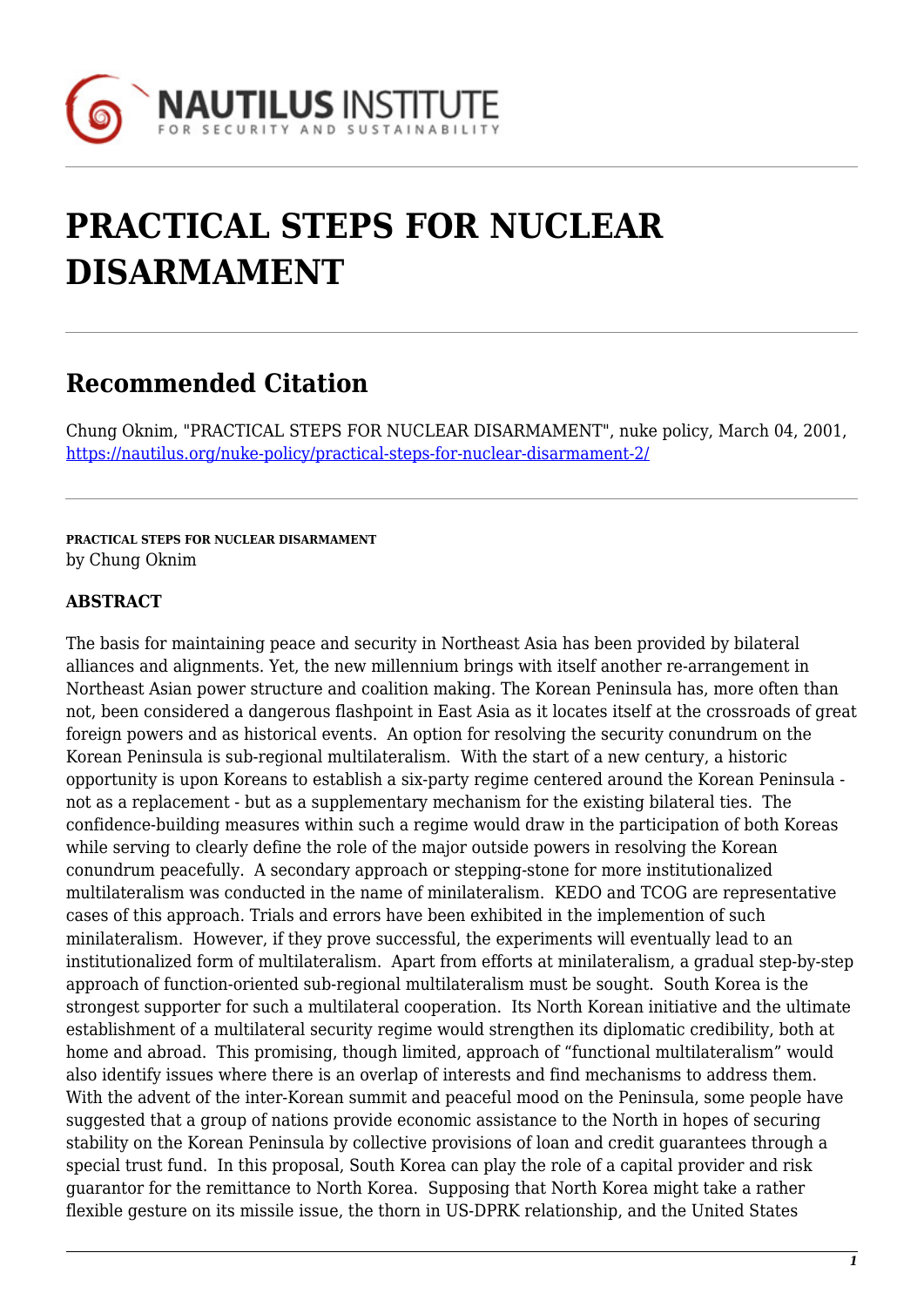subsequently can make positive response, this proposal has several merits. First, South Korea can take initiative in dealing with North Korea with a more productive and long-term economic plan and create a situation in which North Korea will become dependent on South Korea. With this arrangement in place, the United States will not have to worry about burden-taking as a hegemony while Japan, China, and Russia can provide positive contributions as well. Over the long-term, this plan could facilitate the conversion of North Korea's military sector into an industrial base. Today's complex North-South Korean bargaining situation and the opening of more exchanges between the two will create greater opportunities for peaceful change on the Korean Peninsula. Functional multilateralism, with moderate ambitions and concrete proposals, can capitalize upon this historic diplomatic opportunity.

## **I. INTRODUCTION**

The Korean Peninsula has, more often than not, been considered a dangerous flashpoint in East Asia, as it locates itself at the crossroads of great foreign powers and historical events. Against this backdrop, the new millennium brings with it yet another re-arrangement in the Northeast Asian power structure and coalition making. The key factors will be the US-China relationship and the dynamics between North and South Korea. Regarding the Korean Peninsula, the overlapping interests between the United States and China have connected the two countries in a positive way thus far, despite the tension over NMD, Taiwan, and other issues. The process of managing transition the on the Korean Peninsula holds the potential to create new patterns of cooperation that would lay the foundation for a 21st century security architecture in Northeast Asia. Despite that potential, the task of shaping an enduring cooperative security mechanism in Northeast Asia will not be easy given the conflicting interests among the four major powers of US, China, Japan, and Russia, and the unique situation in North Korea.

One proposed option is sub-regional multilateralism. So far, the basis for maintaining peace and security in Northeast Asia has been provided by bilateral alliances and alignments. The United States has maintained close military alliances with Japan and South Korea. On occasion, these two bilateral alliances were operated as it were a trilateral alliance. Cooperation or mutual understanding between China and North Korea, between Russia and China, and between Russia and North Korea cannot be ignored, even if they are less extensive than the alliances between the United States and Japan and Korea. Bilateralism has been the most effective and practical mechanism for keeping the status quo in the region. For that very reason, sub-regional multilateralism, despite its desirability, never had the chance to take root in Northeast Asia. However, with the start of a new century, a historic opportunity is upon us to establish a six-party regime centered around the Korean Peninsula, not as a replacement, but as a supplementary mechanism for the existing bilateral ties. The confidence-building measures within such a regime would draw in the participation of both Koreas while also serving to clearly define the role of the major outside powers in resolving the Korean conundrum peacefully.

#### **II. MINILATERALISM: FUNCTION AND LIMIT**

"Minilateralism" was adopted as a secondary approach or stepping-stone for more institutionalized multilateralism. KEDO and TCOG are representative cases of this approach. Until early 2000, the minilateral setting has been proven an effective venue for negotiation and coordination, even though it has not, and may not, lead to the establishment of a multilateral regime in the region. Trials and errors have been exhibited in the implemention of such mini-lateralism. However, if they prove successful, the experiments will eventually lead to an institutionalized form of multi-lateralism.

KEDO was the first attempt at minilateralism. It was founded in 1995 to implement the Geneva Agreement signed between the United States and North Korea. By offering North Korea the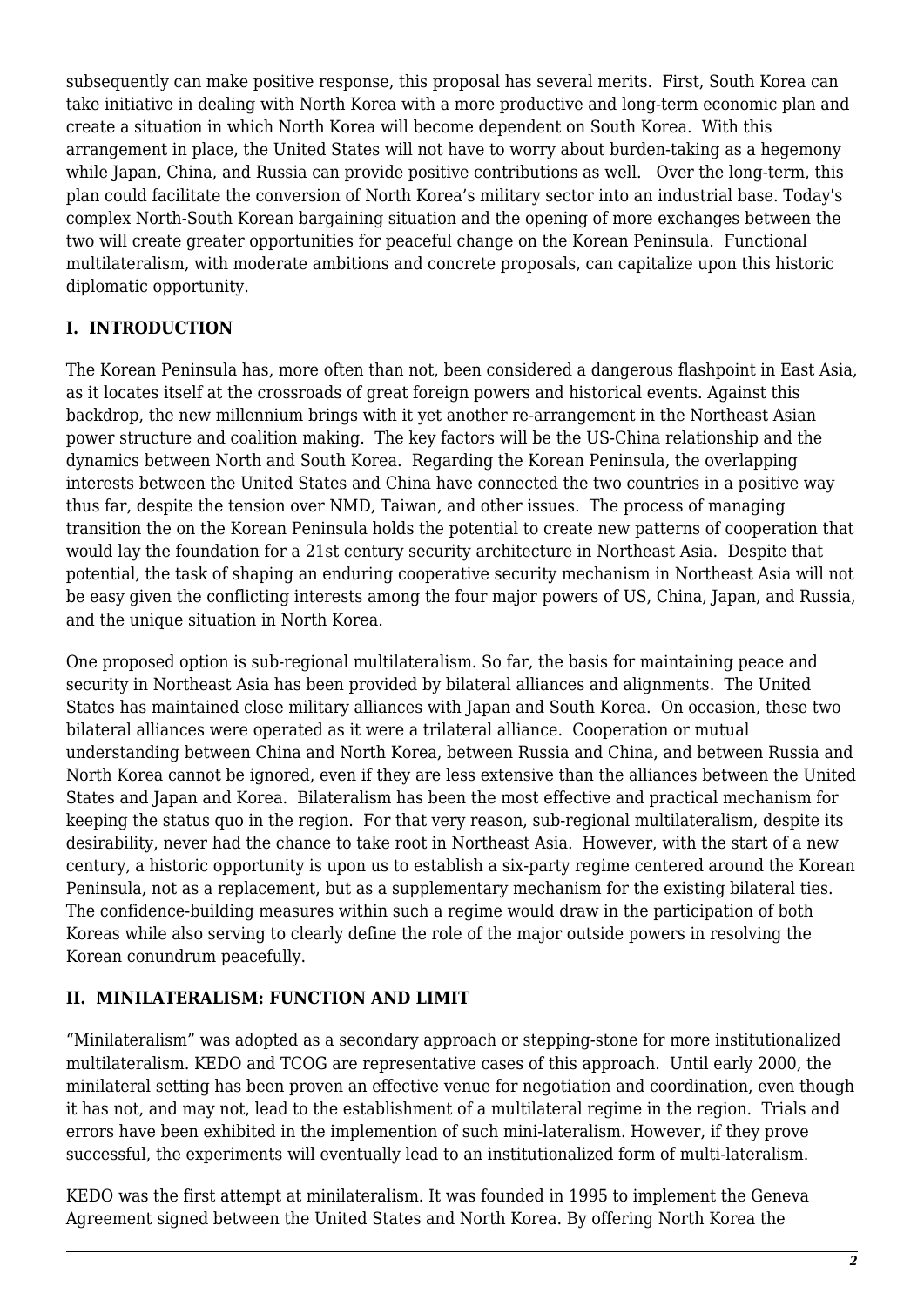incentives of access to heavy oil, and the construction of light water reactors, KEDO set the precedent as a functioning model of multilateral cooperation that dealt with Northeast Asian security—one that may lead North Korea to further engagement with the outside world. In implementing the LWR project however, KEDO faced dual difficulties: coordination among the member countries, and cooperation with its counterpart in North Korea. Now, the United States raises the issue of possible nuclear proliferation from the LWR project for the North. Some US experts suggest that the LWR project be transformed into a conventional power plant project, but this is not a simple matter for South Korea. The change in the project itself will incur a very large cancellation cost toward those involved with South Korea's nuclear power industry and the issues of special inspections for North Korea's past activities in their nuclear program is another serious concern.

Despite discussions about opportunity costs regarding the KEDO project, it is undeniable that KEDO laid the foundation for further use of minilateralism in resolving pending issues. Another example is the Four Party Talks which were held for the first time in 1997. The meetings were aimed at negotiating a formal peace treaty that would officially end the state of war that has existed on the Peninsula for five decades. However, the Four Party Talks turned out to be mere ceremonial gatherings with little substantive effect. Now the South Korean government is trying to reactivate the Four Party Talks in the form of a "two plus two formula," in which both North and South Korea would sign a peace agreement while the United States and China would endorse it as guarantors for the peace regime. The United States, a key actor in this mechanism, agrees with South Korea in principle. However, it does not place high value in this idea because it is concerned that the Four Party Talks will end up being another idea where talk dominates over results. Instead, the United States proposes a trilateral commission between the two Koreas and the United States to discuss arms control of conventional weapons and weapons of mass destruction. Howver, the possibility of such a mechanism being realized is slim due to the strong opposition from South Korea which is afraid of being bypassed in the form of trilateral military talks.

The Trilateral Coordination and Oversight Group (TCOG) was established in 1999 to seek close coordination and consultation between the United States, Japan, and Korea in resolving the North Korean conundrum. North Korea's missile development issue ranked at the top of the TCOG consultation. Yet, in the wake of not so highly coordinated actions of the inter-Korean summit, Secretary of State Albright's visit to the North, and Japan's decision to provide the North with huge amounts of food aid, internal grumbling and complaints about the mutual lack of coordination came to the fore. It is argued that the three countries took minimalist approaches in consulting with the other partners and as a result, each country's respective negotiation with North Korea fell under Kim Jong II's control over the pace of bargaining. Because the three countries have a common interest in maintaining such a trilateral mechanism, it should be reinforced, especially given the US Administration's priority on alliance management and close coordination.

#### **III. WHY FUNCTIONAL MULTILATERALISM?**

Apart from efforts at minilateralism, a gradual step-by-step approach of function-oriented subregional multilateralism must be sought. South Korea is the strongest supporter for such a multilateral cooperation. From South Korea's viewpoint, its future security environment is inextricably linked to the vicissitudes in relation to the four surrounding great powers. By seeking the endorsement or implicit understanding by these powers, South Korea can improve its security environment while enhancing the durability of any agreement on the future of the Korean Peninsula. Originally, South Korea's pursuit of regional multilateralism had its objectives in opening a venue for official level dialogue with the North, via the involvement of neighboring powers. The historical summit between the leaders of the two Koreas opened the possibility of tectonic changes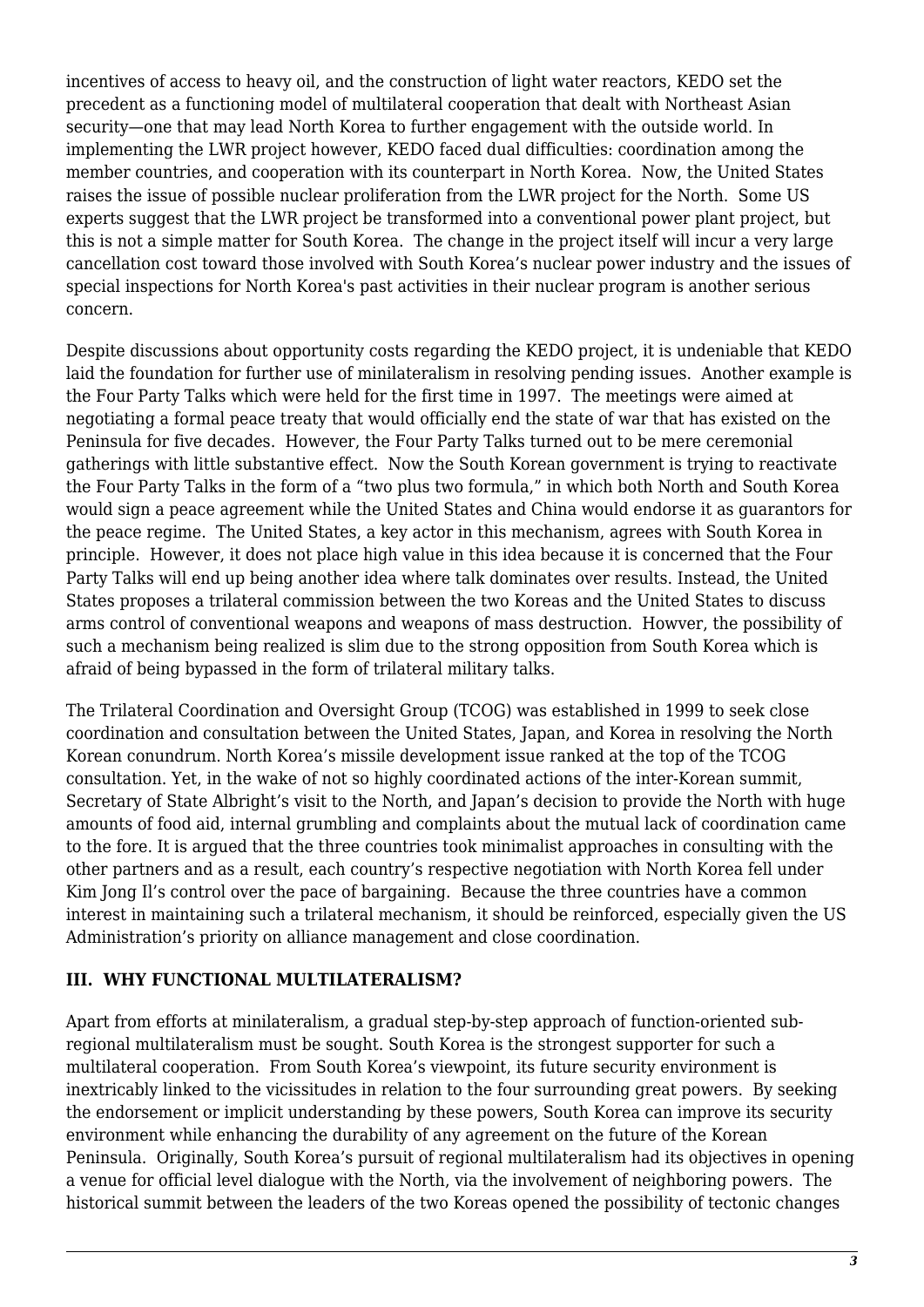in terms of regional security, and in a sense, the advent of an inter-Korean summit and closer inter-Korean exchange might free South Korea from the political burden of pursuing sub-regionalism. Both Koreas declared that they would achieve reunification independent of outside pressures, thus perhaps reducing the value of a multilateral security regime. The Korean public hopes to see the Korean issue resolved by Koreans, while the big powers' interests and calculations are kept at bay. However, despite this seeming reduction to the potential of multilateralism, South Korea's North Korean initiative and the ultimate establishment of a multilateral security regime would strengthen its diplomatic credibility, both at home and abroad.

Coming out of its decades-long, self-imposed isolation, North Korea has aggressively engaged in a series of diplomatic initiatives to improve relations with foreign countries and join international forums in an apparent effort to gain international assistance. The recent stream of summit meetings between countries concerned will reach its climax with the second round of the inter-Korean summit. These bilateral dynamics between the countries in the region encourage progress on multilateral negotiations. Multilateralism complements, but does not conflict with, such developments. The logical basis for functional multilateralism is North Korea's recent desperation to improve its strapped economy. Kim Jong Il's most recent visit to Shanghai can be a sign of changed attitude on part of the North, if not a change in national strategy.

Whatever the intention, it is certain that the North would have to undertake drastic measures to improve its economy, which in turn, would become the key to preserving its own regime. In fact, the only way of reforming its most odd economic structure is to receive more assistance from outside world, particularly from China and South Korea. Yet, in terms of attracting foreign capital and investment, neither the Chinese model nor the Korean model is acceptable to North Korea. North Korea of the present has zero potential as a consumer market, no matter what the overseas Koreans may think when they invest in the North. It lacks the basic infrastructure to induce foreign investment. The Rajin and Sonbong example is a testament to North Korea's failure in inducing foreigners to invest in itself. Furthermore, even if foreign investment were to take place, North Korea's fear of capitalism contaminating its public may prove too big a risk for its regime to take, irrespective of economic wealth. This was not a concern for South Korea during its export-led industrialization movement during the 1960s. By the same token, when China decided to open its system, it did not have to worry about a possible absorption by Taiwan. North Korea, despite its efforts in developing special economic zones, has many dilemmas to face.

On the other side of the investment coin, Korea and China do not have the capacity to take on the burden in assisting the North. One way to mitigate this problem is to seek economic cooperation—functional multilateralism. Perhaps the most pragmatic solution is to pursue the establishment of ad hoc mini-multilateral institutions that are issue-specific, function-oriented. This more limited approach, focusing on functional areas where cooperation could be expanded with ease, offers the involved countries confidence that positive outcomes are likely, while the costs in case of a deterioration of that process will be minimized.(1) A regional agenda that goes beyond helping North Korea rehabilitate its ailing economy and respond to urgent environmental and maritime issues would help expand multilateral dialogue as well. Economic growth in North Korea, China, and Russia will only flourish with the removal of the old Cold-War barriers and the promotion of greater cross-border contacts, as was visible in the local farmers' markets established in North Korea during the food crises of 1996 and 1997.

A multilateral dialogue might also address region-wide concerns such as implementation of the Law of the Sea Convention in Northeast Asia or multilateral approaches to nuclear reprocessing and plutonium management. The area of energy cooperation holds perhaps the most promise for multilateral cooperation in Northeast Asia. All the major actors have an interest in pipelines that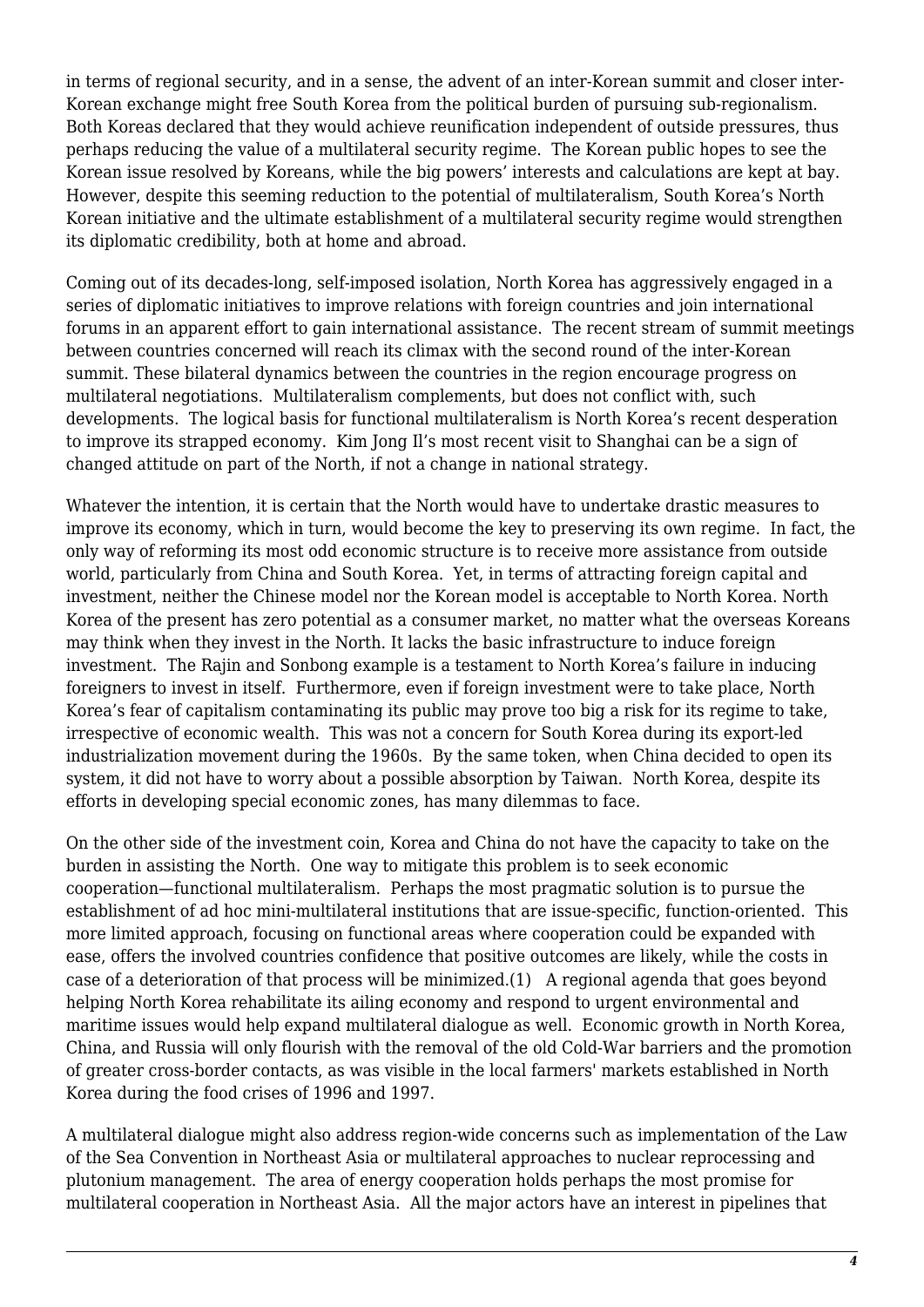transport natural gas from Russia and yet all have developed varying notions of how such a regional pipeline grid might work. There are adequate amounts of Russian gas from Iskutsk and East Baikal to meet long-term projected needs of Japan and Korea, as well as China, but such a project requires enormous financing. Other issues that lend themselves to multilateral cooperation are the development of the Tumen River Basin and the Yellow Sea area, natural gas pipelines from Siberia and the Sea of Okhost, and environmental pollution. All could be managed by such a Northeast Asian entity.(2)

This promising, if limited, approach of "functional multilateralism" would also identify issues where there is an overlap of interests and find mechanisms to address them. Such proposals as KADO (the Korean Peninsula Agricultural Development Organization) proposed by Ralph Cossa, PACATOM (the Pacific Atomic Energy Community) by Robert Manning, and other arrangements for economic and environmental cooperation are good examples of possible regimes. Nevertheless, it is controversial how effective and how plausible the proposals would be and to what extent the leaders of each country concerned would show interest in them. With the advent of the inter-Korean summit and peace mood on the Peninsula, some people suggest a group of nations providing economic assistance toward the North in hopes of securing stability on the Korean Peninsula by the means of collective provisions of loan and credit guarantees through a special trust fund. In this proposal, South Korea can play a role as a capital provider and risk guarantor for the remittance to North Korea. Supposing that North Korea might take a rather flexible gesture in its missile issue, which is the thorn in US-DPRK relationship, and the United States subsequently can make positive response, this proposal has several merits. First, South Korea can take initiative in dealing with North Korea with a more productive and long-term economic plan, which will create a situation in which North Korea will become dependent on South Korea. With this arrangement in place, the United States will not have to worry about burden-taking as a hegemon while Japan, China and Russia may provide positive contributions as well. Over the long-term, it may facilitate the conversion of North Korea's military sector into an industrial base.

#### **IV. CONSTRAINING FACTORS**

Interestingly, the two key actors in peace and stability on the Peninsula, the United States and China have little interest in multilateral arrangements to resolve the security puzzle on the Korean Peninsula. The United States has remained concerned that the institutionalization of multilateral security mechanisms might unnecessarily constrain its freedom of action in dealing with regional security affairs. Instead, the US has repeatedly emphasized its bilateral defense relationships as the foundation of American security policy in Asia. More comfortable with one-on-one approaches to security issues in Asia, US officials are rather hesitant to embrace and aggressively pursue a multilateral approach—particularly in addressing security concerns, and especially when the idea also draws skeptical responses from North Korea and China. U.S. opposition to multilateral dialogue has not been entirely consistent. It has considered multilateral security dialogue in Northeast Asia whenever the topic of US troop reduction in East Asia has arisen, as was the case during the early 1970s and early 1990s. In other words, when the security situation in Northeast Asia appeared relatively peaceful, the United States would speak of troop reduction (particularly on the Korean Peninsula), which in turn, resulted in discussions on multilateralism. On the other hand, Asian countries have spoke of multilateralism whenever they felt less assured of American commitment in the region.

However, in general, with its bilateral military alliances and skepticism toward multilateral approaches, the US is not eager to go down the path of multilateral security frameworks. The problem is not that the US is strongly opposed to the idea of multilateralism itself, but that it has not paid much sincere attention to the idea thus far. Multilateralism has also been viewed by the United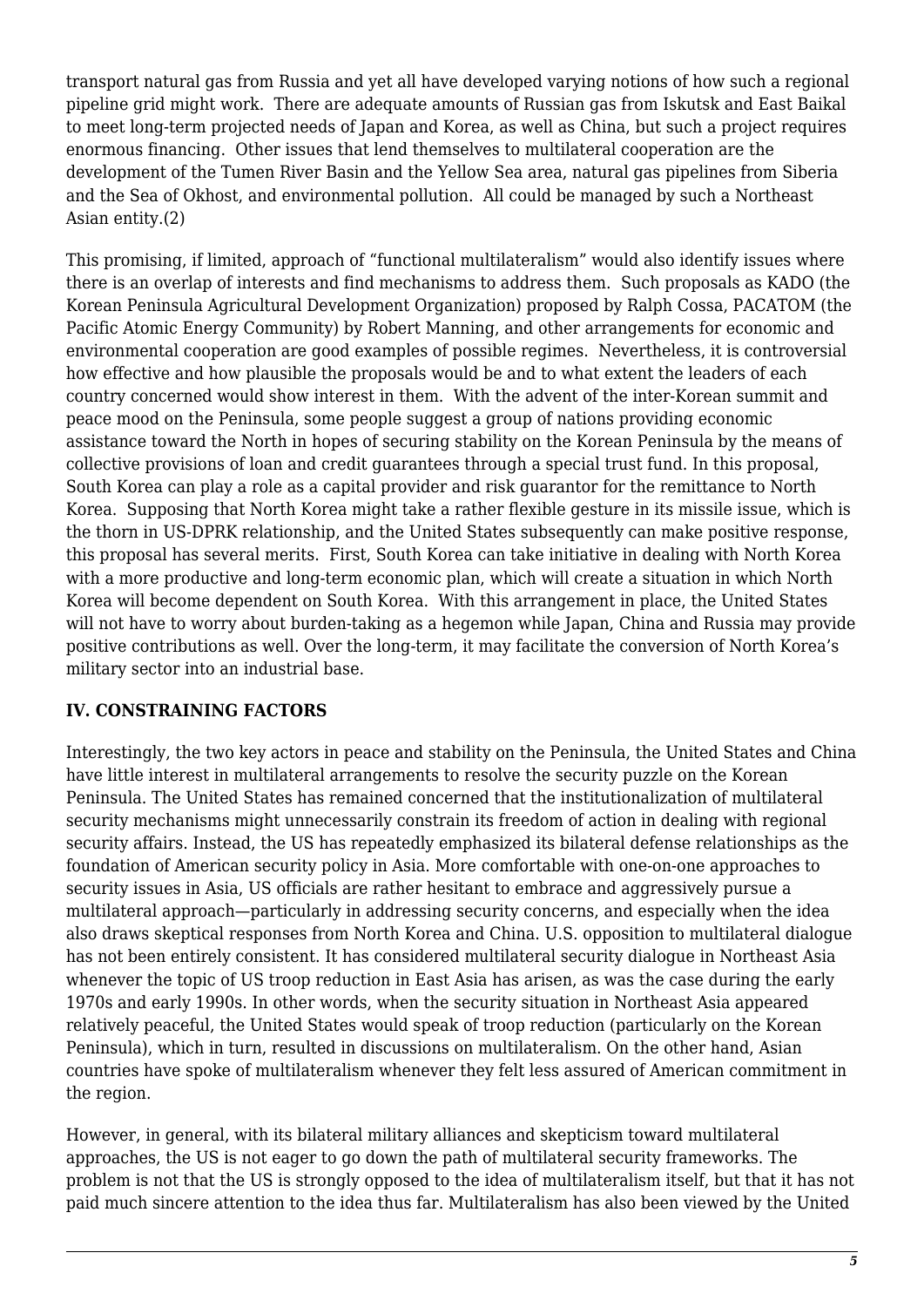States as something nice to have if the international community is ready for it, but unfortunately, in most cases, the international community has proven itself to be rather unprepared.(3) Yet if multilateralism in the region is going to move forward, it will require that the United States offer not only its support but also its leadership and vision.

Meanwhile, a key reason for China's lack of eagerness is its concern over Japan. China simply does not want to see Japan play an important role in security issues in a multilateral regional setting. On the other hand, there is some evidence that the Chinese leadership has decided that the multilateral security fora can be used to serve its own interests by emphasizing regional dialogues to challenge US leadership or undermine the US bilateral alliance structures.(4) Thus, for Beijing, multilateralism in Northeast Asia is a way to "tie China in" and to "tie the US down." Furthermore, China began to realize that it would help reduce fears of the "China threat" if China became actively involved in the multilateral fora. China may also see multilateral structures as support for its ideological insistence on the trend toward multipolarity, as opposed to an American-led Asian security order.(5) The Chinese are cultivating ties with Russia and promoting Asian economic cooperation as potential counterbalances to American power.(6)

China presumably wields influence over North Korea, as the latter depends upon the former for a good part of its fuel and food supplies. Interestingly, China has kept some distance from KEDO (the Korean Peninsula Energy Development Organization), arguing that it can better contribute to the success of KEDO by remaining outside the organization. Perhaps the major reason for the Chinese disinterest is the cost to be borne by KEDO members in building the two light water reactors for the North. On the other hand, China has displayed deep interest and active involvement in the Four Party Talks, particularly after North Korea finally agreed to participate. Furthermore, in early 1998, when South Korean President Kim Dae-Jung asked his Chinese counterpart to accept the proposed six-party declaration for peace and stability in Northeast Asia, China accepted it "in principle." In the short to medium term, China has the most to gain diplomatically from radically improved relations between North and South Korea and thus has thrived on the so-called "double-edged sword" approach of improving relations with both Koreas.(7) As the secret visit by Kim Jong-Il to China only a few days before the summit reflects, China has returned back on center stage in Korean affairs.

China shares many of the same objectives as the United States regarding the Korean Peninsula: it wants to keep Korea nuclear-free; and it wants stability to prevent either a refugee crisis or an armed conflict that could draw China in. To Beijing, a stable and friendly but divided Korean Peninsula is more desirable than Korea's rapid unification. Preferences for division aside, China has made contributions in its own right toward peace on the Korean Peninsula—as demonstrated during the North Korean nuclear and missile issues of the past few years. Beijing does not oppose closer bilateral relations between North Korea and the United States,. Nevertheless, several of its important interests do diverge from those of the US: most importantly, Beijing firmly opposes what it sees as Washington's troubling tendencies toward unilateral action. Like many other countries, China does not always support U.S.-led interventions in hot spots around the world. Therefore, China's position toward multilateralism will likely depend on the following three factors: the triangular relationship between the United States, Japan and China; progress in the US-DPRK relationship; and developments on the Korean peninsula.

## **V. CONCLUSION**

Despite criticisms that multilateral security institutions are unlikely to result in tangible results, they allow counterparts in the region to meet regularly and exchange views. For example, track-two processes have been instrumental in creating and supplementing track-one processes. Multilateralism has also helped foster bilateralism by accommodating bilateral meetings during the